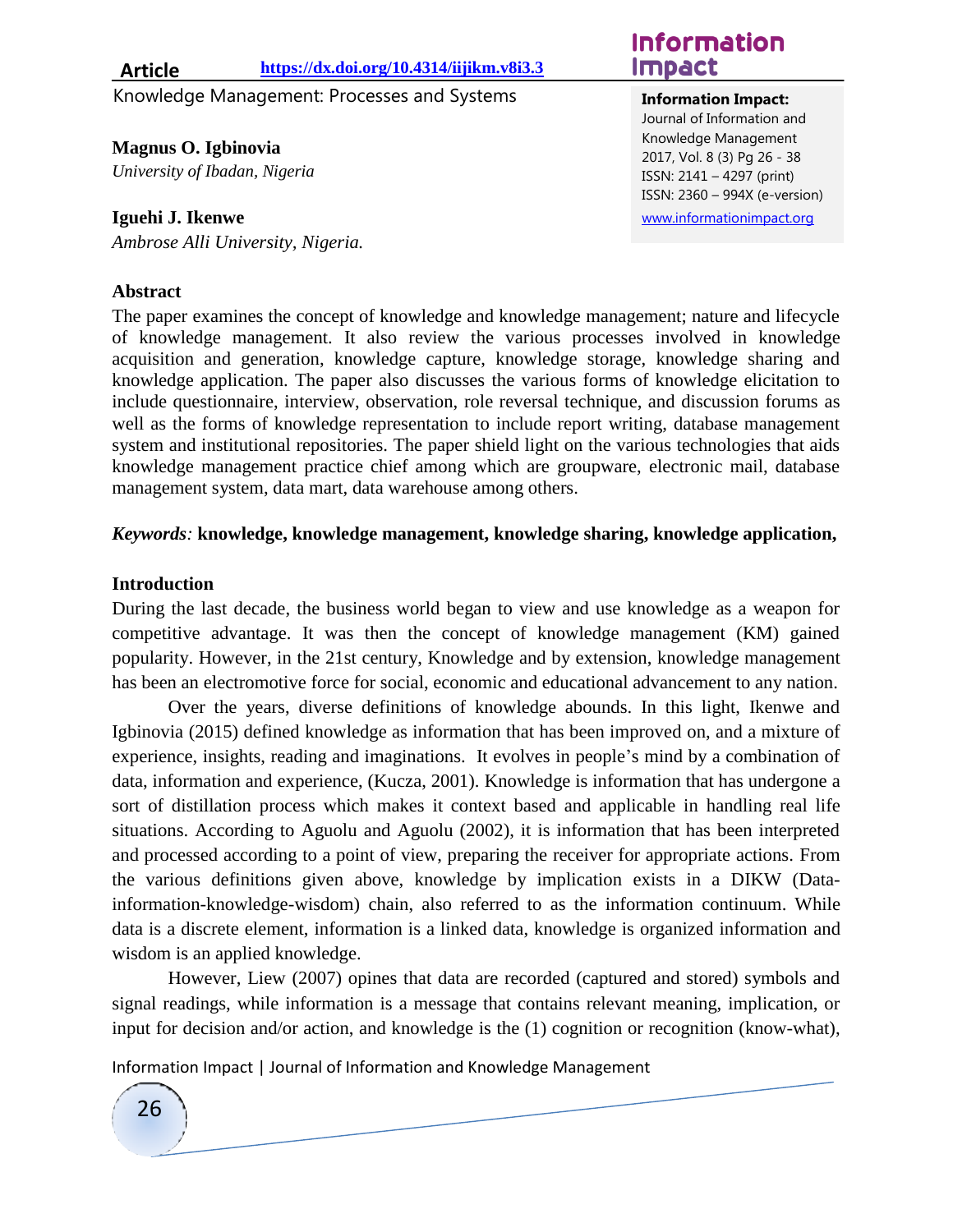(2) capacity to act (know-how), and (3) understanding (know-why) that resides or is contained within the mind or in the brain. This further show the link between data, information and knowledge; and the relationship occurs in preceding order.

Within the field of knowledge management, two types of knowledge are widely accepted - tacit and explicit knowledge. Tacit knowledge is knowledge that is hard to encode and communicate. It is personal, context-specific and hard to formalize (Nonaka & Takeuchi, 1995). Tacit knowledge is un-codified and resides in people's mind which can be expertise, technical know-how, experience and skills. This can be transferred and shared via mentoring, face-to-face communication, training, group project/task execution among other forms of elicitation. While, explicit knowledge are codified and easy-to-transfer knowledge usually embedded in physical formats such as books, memos, database, electronic media among others, which can easily be acquired, captured, communicated, shared, leveraged or stored.



**Figure 1: Types of Knowledge**

#### **Conceptual nature of Knowledge Management (KM)**

Knowledge management is a discipline (branch of knowledge) that has been defined in various ways by scholars globally over the years. Ghani (2009) asserts that KM is essentially defined by the need to manage knowledge in an organization like an asset. Mutula and Mooko (2008) quoting Groff and Jones (2003), refer to KM as the tools, techniques and strategies to retain, analyze, organize, improve and share business expertise. kucza (2001), defines KM as the overall task of managing the process of knowledge creation, storage and sharing as well as the related activities. In light of this, KM is the process of identifying capturing, leveraging, sharing and effective utilization of organizations intellectual assets to enhance its performance and competitiveness.

Information Impact | Journal of Information and Knowledge Management According to Mutula and Mooko (2008) KM entails (i) capturing the knowledge that the employees and customers need at a central repository; (ii) Identification of the categories of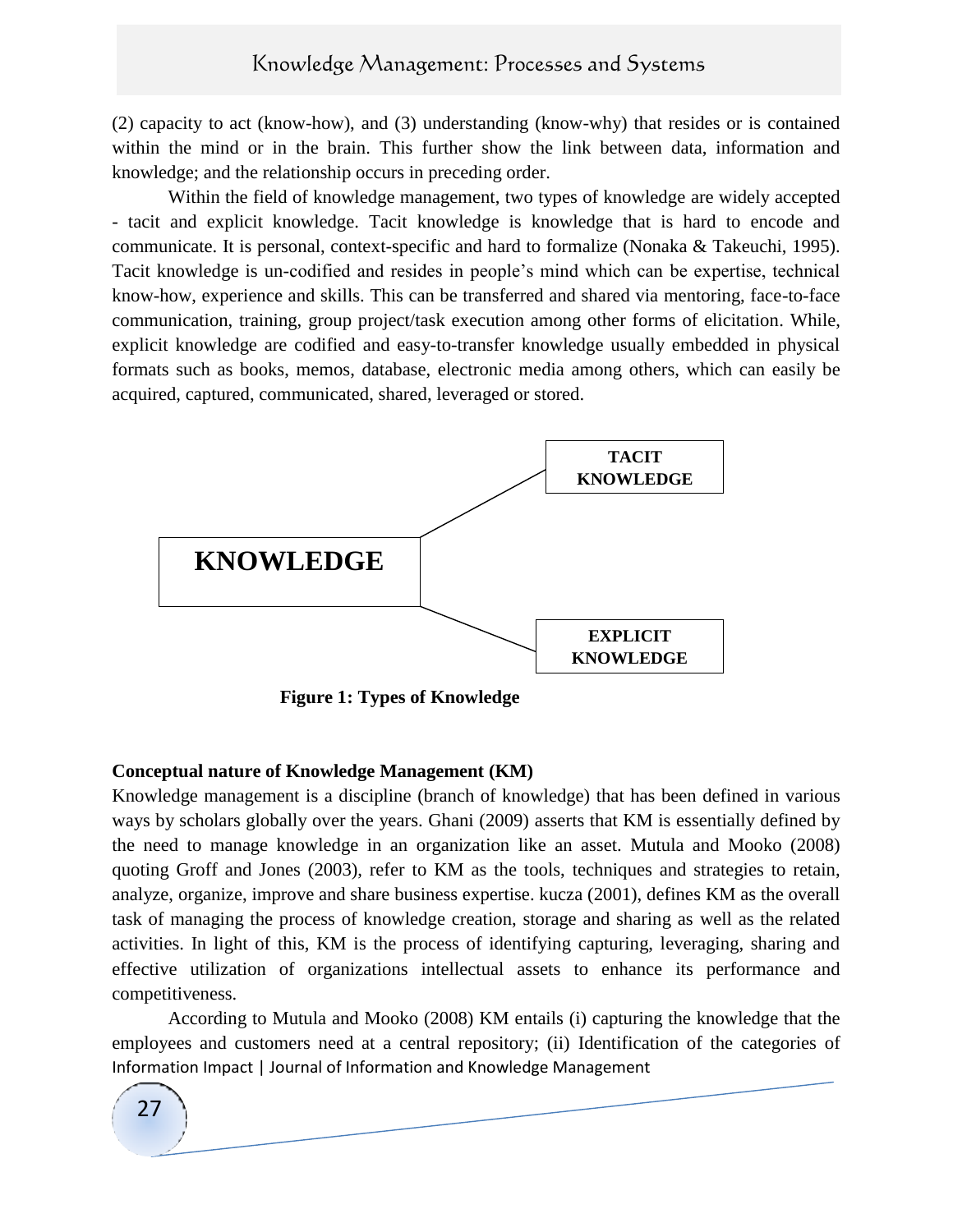knowledge needed to support the overall business strategy; (iii) Process of collecting, classifying and disseminating information throughout the organization; (iv) Employment of information technology to help organize and store information; and (v) Provision of access tools.

#### **Importance of Knowledge Management**

Knowledge management (KM) has become a priority for organizational competitiveness and advantage because of the benefits it accrues. Jelenic (2011) on the importance of knowledge management in organizations avers that KM support innovation, encourages free flow of ideas, increases revenues, and reduces cost, increases efficiency and effectiveness. Dhamdhere (2015a) on why knowledge management was of the opinion that "Knowledge Management can transform organizational new levels of effectiveness, efficiency, and scope of operation, using advanced technology, data and information are made available to users for effective productivity". Knowledge management is thus crucial to the progress of organizations, institutions and systems for harnessing its knowledge for possible gains.

Knowledge management improves organization's performance through increased efficiency, productivity, quality and innovation. It enhances better decision-making, streamline process time, reduces re-work, ensures high data integrity and greater collaboration (CIO Council in Ali & Ahmad, 2006). Also, knowledge management increases the worth or financial value of an organization by treating the knowledge of organizational members as an asset similar to capital facilities, (U.S. Department of Navy in Ali & Ahmad, 2006). Therefore, knowledge management is a vital element for the continuous existence and progression of organizations.

While knowledge is identified as a key factor in production and/or service processes, knowledge management according to Nickols (2000) leverages the knowledge for organization's advantage. In like manner, KM leverages intellectual assets for the enhancement of organizational performance, (Stankosky 2008). Krstić and Petrović (2012) review the role of knowledge management in increasing enterprise's innovation among several other things assert that KM promotes and encourages knowledge-driven culture in which innovations are stimulated, as well as improves growth willingness, which has a positive influence on innovation capability of an enterprise. Such innovation will enable enterprise secure and retain their competitive positions in the marketplace, (Desouza, 2011). They (Krstić & Petrović, 2012) conclusively state that Knowledge management in enterprise provides a better use of knowledge and reduces the complexity of innovation process.

Moreover, Omotayo (2015) concludes that knowledge management is critical for organizations that seek to ensure sustainable strategic competitive advantage. This corroborates the assertion of Dzunic, Boljanovic and Subotic (2012) that "to achieve a sustainable competitive advantage today means to achieve primacy in knowledge… while knowledge management helps generate the value of knowledge-based assets, an imperative of modern business". Knowledge management is thus important to individuals and organizations in the knowledge economy where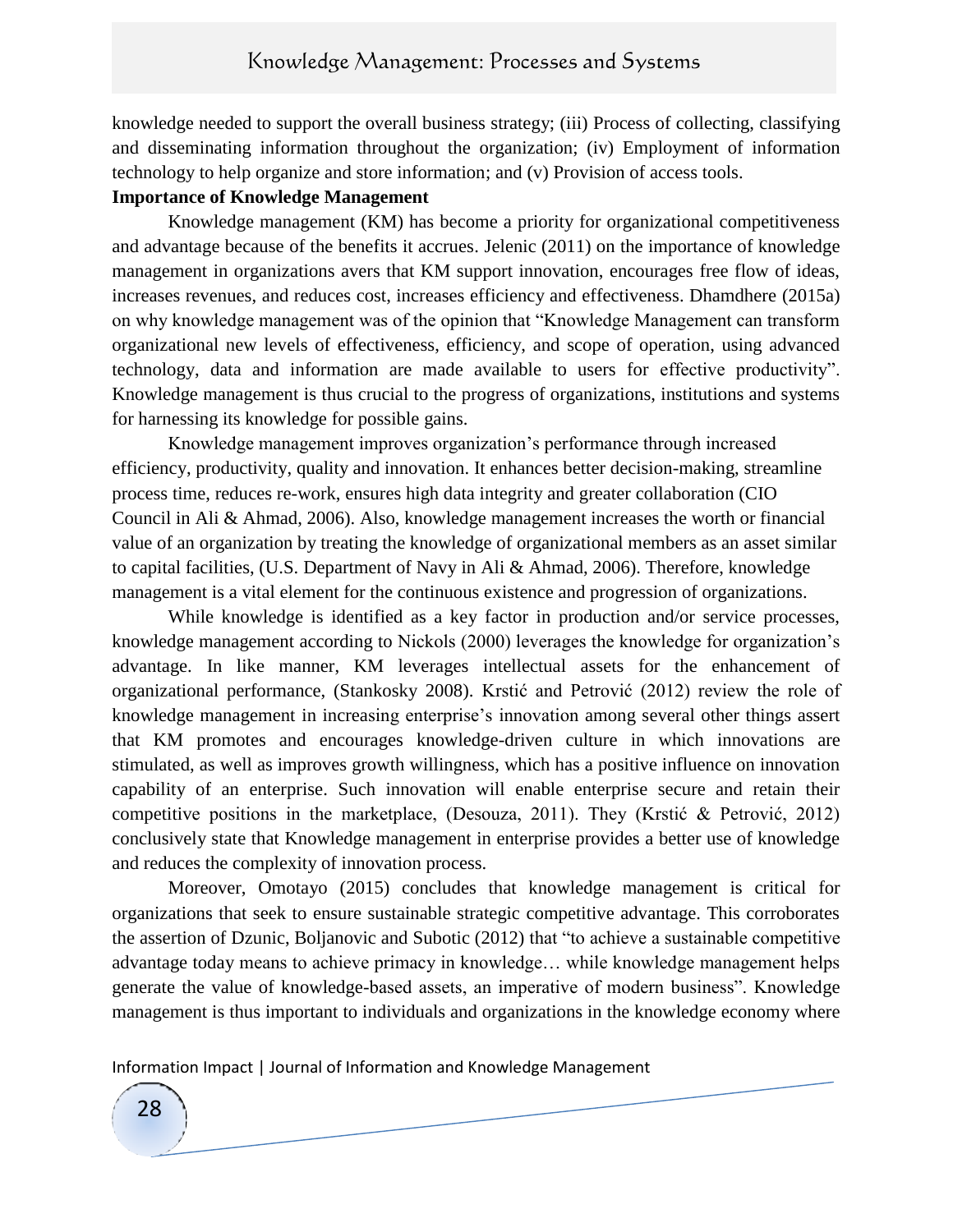knowledge is treated as a factor of production. The organization that best manage her knowledge (people, technology and process) will record sustainable growth and development.

#### **Nature of Knowledge Management (KM)**

The effectiveness of any knowledge management practice will depend on the effective utilization of people, processes and systems (technologies). These are the three fundamental focuses, facets, elements or components of knowledge management which works in relation to one another to achieve any knowledge management objective(s). Every knowledge management practice must therefore put these elements in place to achieve a successful outcome; hence they are referred to the tripartite nature of knowledge management for the purpose of this paper.

People also known as human resources are key in knowledge management and as such must be given consideration in any knowledge management practice. As already stated, knowledge is the basis of knowledge management, and people are the primary conveyor of this knowledge in the form of tacit knowledge, even in explicit knowledge, people are needed to ensure codification. In line with this, Aziri, Veseli and Ibraimi (2013) note that organizational knowledge and knowledge management is dependent on human resources. Also, Armstrong (2006) asserts that people influence knowledge management by promoting an open culture that values/inspires sharing of knowledge; promote a climate of commitment and trust; develop systems and policies for knowledge management among others.

Another component is the knowledge management processes, which connote the methods and steps by which knowledge management practices are achieved. Edwards (2011) model connotes implementing new ways to work or to build in what you want to achieve, in both cases to achieve knowledge management objectives. He further opines that people help design and then operate Processes, while Processes define the roles of, and the knowledge needed by People. Meanwhile, systems or technologies which is the third component of this system, refers to all devices that supports the practice and implementation of knowledge management. Knowledge Management requires technologies to support people and processes involved in knowledge management. Subsequent part of this paper will pay attention to the processes and systems (technologies) in knowledge management as suggested by the title of the work.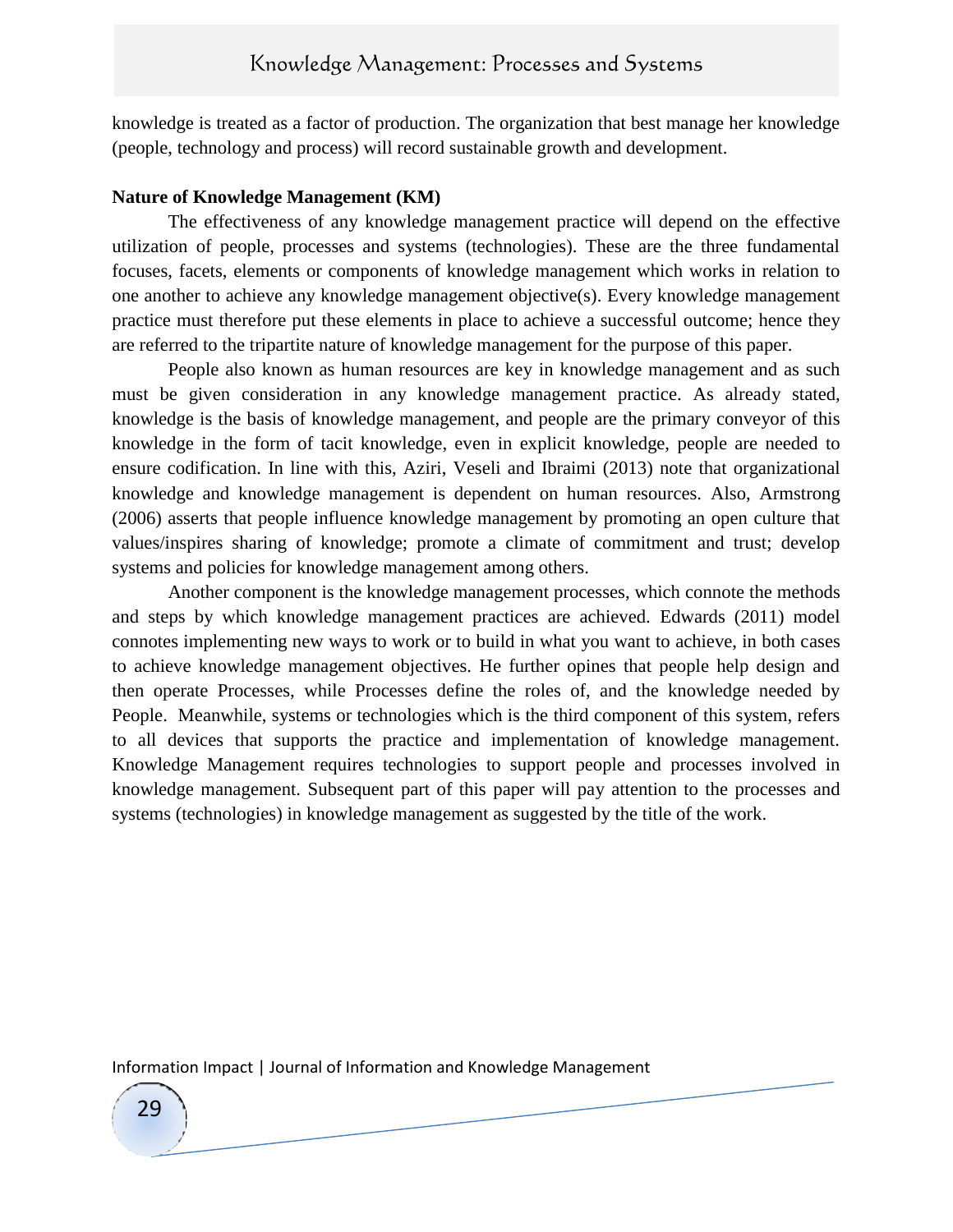

**Figure 2: Tripartite nature of knowledge management**

# **KNOWLEGDE MANAGEMENT PROCESSES (KMP)**

Knowledge management processes are series of activities an organization put in place for the facilitation and use of knowledge. The management of knowledge is a continuous process in which one form of knowledge is transformed into the other. Knowledge management processes support the conversion of tacit knowledge to explicit knowledge and explicit to tacit. Many scholars such as; Dhamdhere (2015b), Alegbeleye (2010), Mutula and Mooko (2008) amongst others have identified some processes of knowledge management to involve:

# **Knowledge Acquisition and Generation**

Acquisition in Knowledge management deals primarily with tacit knowledge although it also acquires explicit knowledge. The tacit knowledge can be transferred to explicit knowledge through externalization, that is, the tacit knowledge is converted to recorded form, in documents or databases for reference by others (Alegbeleye, 2010). However, before knowledge is acquired, it is essential to identify the knowledge an organization has and needs to achieve its objective which is called "knowledge identification"

. Knowledge generation focuses on knowledge creation for exploration and knowledge exploitation. Knowledge can be generated through:

a. Writing both formal and informal.

b. Research: the whole essence of research (which is a systematic investigation) is to generate knowledge. Examples are: Research institution, tertiary institution etc

c. Shared problem solving: This can be referred to as brainstorming. This has to do with knowledgeable persons in a particulars area coming together to share their view about a problem in order to proffer solutions. Examples are; seminars, conferences, workshop etc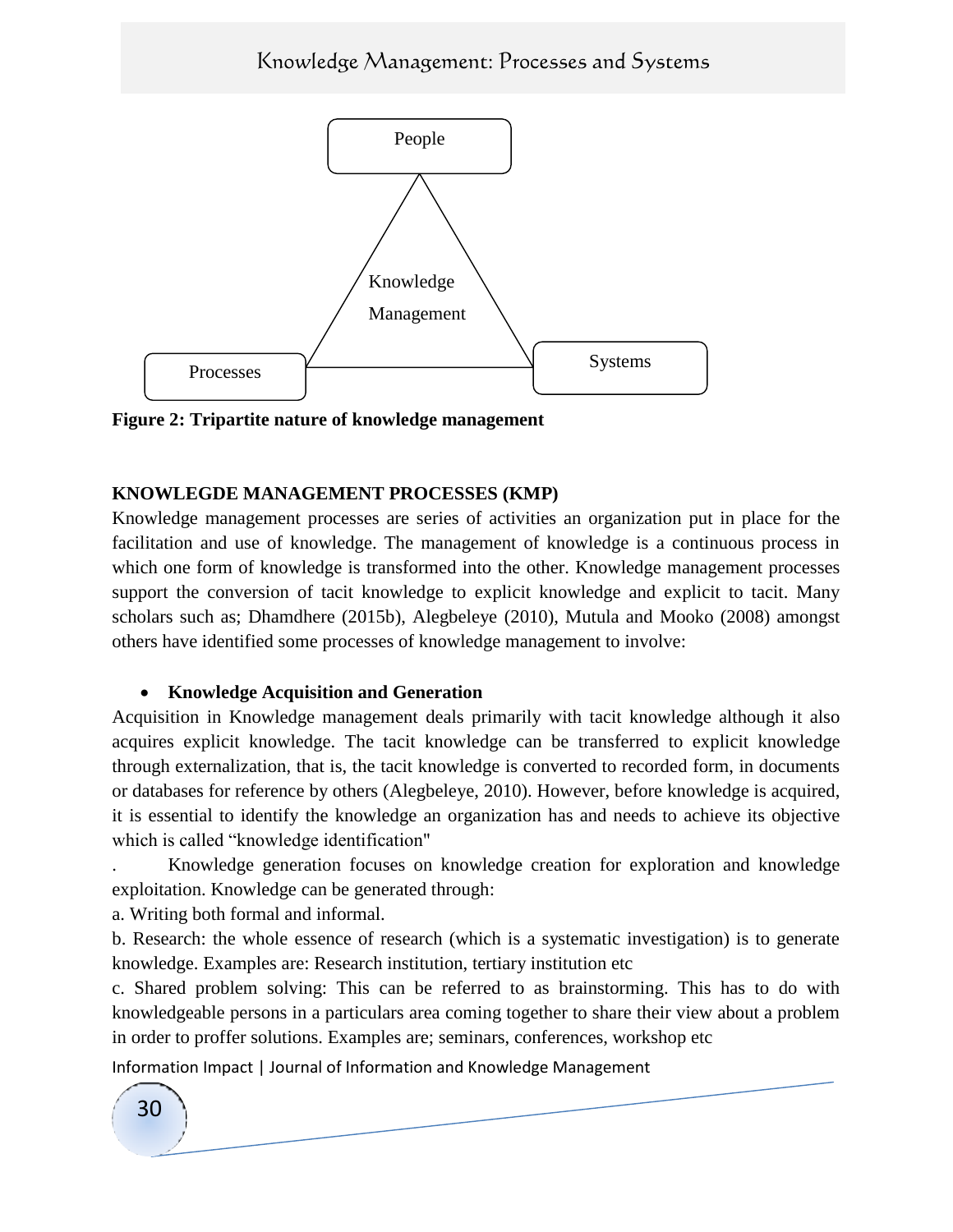# **Knowledge Capture**

Knowledge capturing is another important aspect or component of knowledge management in knowledge based organizations. Knowledge capturing involves:

**a. Technology**: Several technologies exist for facilitating the creation and sharing of knowledge. Information technology is a useful instrument in knowledge management and use for effective services in an organization.

**b. Knowledge Mapping**: Knowledge mapping is a method used to identify where knowledge resides within an organization. Knowledge mapping requires the techniques of questionnaire, interview and sometimes observations. The questionnaire should identify persons within the organization with special knowledge or expertise. Mutula and Mooko (2008) described Knowledge mapping as a navigation aid to codify information and tacit knowledge, showing the importance and the relationship between knowledge stores.

# **Knowledge Organization**

The knowledge acquired generated or created needs to be properly organized for easy access and retrieval which is the essence of organization of knowledge. Librarians as information practitioners organize knowledge in documented form called information resources through cataloguing and classification. Nwalo (2003) defined cataloguing as the process of writing descriptive information of a book and non-book material on a catalogue card and classification as assigning a class number to a book that corresponds with a subject heading following a chosen classification scheme. In addition, Alegbeleye (2010) identified a number of aspects involved in organization of knowledge as: Identification of messages, identification of texts, and description of content. Tools for such organization of knowledge include indexing, abstracting and cataloguing technique.

## **Knowledge Storage**

The knowledge created and acquired needs to be properly stored and preserved for subsequent access and use, and for the sake of posterity. Alavi and Leidner, (2001) pointed knowledge storage as a process in knowledge management involves capturing, transcribing, and coding knowledge. While, Alegbeleye (2010) asserted that the ideas of knowledge storage, which he also called knowledge "repository" as used in knowledge management is to take documents with knowledge embedded in them and store them so that they can be easily retrieved in the future.

## **Knowledge Sharing**

Information Impact | Journal of Information and Knowledge Management Knowledge sharing is a key component in knowledge management. Ikenwe and Igbinovia (2015) described knowledge sharing as a fundamental priority of knowledge management and defined it as an act through which, acquired information, knowledge, ideas, skills, and experiences are exchanged and shared among people, organizations and institutions. Knowledge sharing allows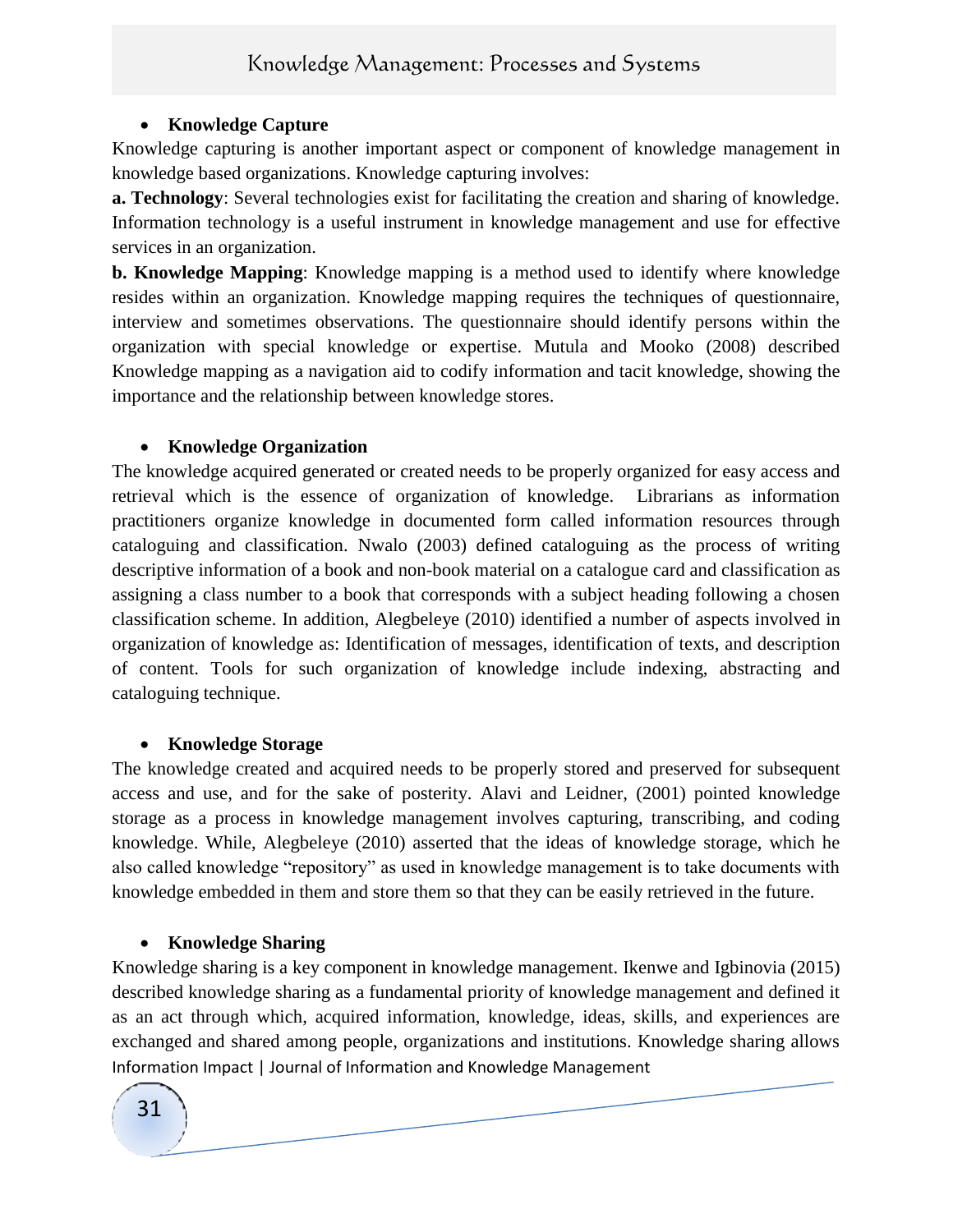for leveraging the knowledge gained by an organization (Alegbeleye, 2010), and the main reason of sharing individual knowledge to entire organization is that knowledge should not disappear if that employee leaves the organization (Dhamdhere, 2015b). An organization must put certain measures (incentives) in place to ensure knowledge is shared and to discourage knowledge hoarding.

## **Knowledge Application**

Once knowledge is shared among people in the organizations, the shared knowledge should be applied to solve a problem. According to Dhamdhere (2015b) if the gathered, stored, created and shared knowledge will not be applied properly the whole process would be in vain and for proper knowledge application, knowledge management process should be communicated to users. That is, knowledge should be put to affective and efficient utilization to fill a gap or need.

### **Knowledge Management Systems (KMS)**

KMS has been defined by different scholars in diverse dimension. Gallupe (2000) refers to KMS as a tool or technologies that support knowledge management. Abdullabi, et.al (2005) extensively defined KMS as phrase used to describe the creation of knowledge repositories, improvement of knowledge access and sharing, as well as communication through collaboration, enhancing the knowledge environment and managing knowledge as an asset for an organization. In this light, KMS can be defined as tool or Information and Communication Technologies (ICTs) that can be used to store, disseminate, collaborate, identify sources of knowledge to support the generation, capture, sharing, retrieval and use of knowledge to enhance access to source of information and knowledge by individuals, organizations, and nations as a whole.

Utilization of technology in knowledge management in this  $21<sup>st</sup>$  century is of utmost importance which offers new opportunities, provides enabling environments for knowledge sharing, communication of knowledge via technology such as video conferencing, web2.0 amongst others. Technology can be used to facilitate knowledge management all through its lifecycle. According to Egbu (2003), knowledge management systems or technologies which aid the implementation of KM, consist of a combination of hardware and software. Furthermore, Hardware technologies are very important for knowledge management system as they form the platform for software technologies to perform and the medium for storage and transfer of knowledge.

However, some technologies available for facilitating the creation, collaboration, sharing and dissemination of knowledge are;

#### **Knowledge Portals:**

Information Impact | Journal of Information and Knowledge Management Portals as KM technology are web-based applications or websites that provides information across an entire organization or among some group of persons. Whereas, knowledge portals are dedicated websites that provides a single point of access to the tacit and explicit knowledge that supports members of an organization in meeting corporate goals. The knowledge portal fosters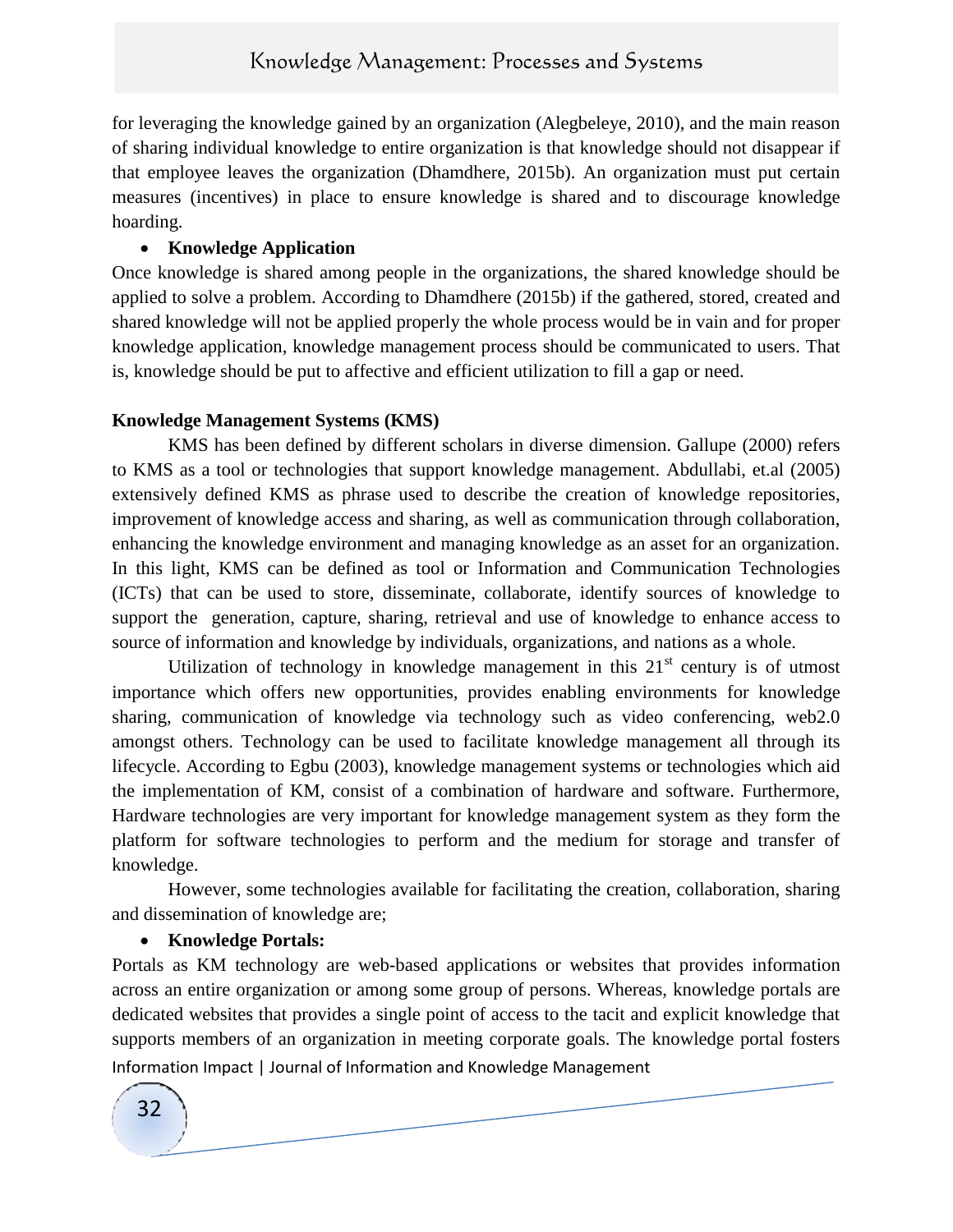collaboration both asynchronous and synchronous between knowledge producers and users. In differentiating between asynchronous and synchronous collaboration, Yao, et.al., (n.d) opine that synchronous collaboration allows geographically dispersed users to collaborate in real-time over the internet to jointly search, retrieve, filter, partition, and organize the information available on the web; whereas, asynchronous collaboration collaborators do not need to co-exist, they exchange information perhaps over a long period of time.

Knowledge portal enables multiple users to work together in a coordinated fashion over time (and space) in other to ensure organizational success by gathering, categorization, distributing, publishing and to personalize relevant knowledge required to solve problems.

## **Database management system (DBMS):**

Database (DB) is a collection of related files used to store and maintain data of an organization. DB is related data stored collectively in direct access storage on a computer using software such as Database Management Systems (DBMs). DBMS provides users and programmers with a systematic way to create, retrieve, update and manage data.

# **E-Mail:**

This is far the most commonly used collaborative tool for communication which expedites dissemination and sharing of information among individuals and organization. It helps to facilitate knowledge gathering, sharing and collaboration within members of an organization.

# **Group Wares:**

These are powerful collaboration software use to facilitate collaboration or cooperation, sharing knowledge and promotion of communication among group of individuals working together in an organization. This technology provides means to exchange ideas on a network to collaborate and communicate effectively and promote co-operation such as interactive conferencing, video conferencing, intranets, internet, E-mail e.t.c. According to Tsui (2002) in Egbu (2013), it is useful for group decision-making support distributed and virtual project teams where team members are from multiple organizations and in geographically dispersed locations.

## **Data Warehouse:**

This is an organization central repository which houses and store pivotal data. This constitutes combined data from one or more inherently different sources. However, emphasis is on the capture of data from different sources for easy accessibility.

## **Content Management Systems (CMS)**

CMS is a [computer application](https://en.wikipedia.org/wiki/Computer_program) that supports the creation and modification of digital [content.](https://en.wikipedia.org/wiki/Content_%28media%29) It is often used to support multiple users working in a [collaborative environment,](https://en.wikipedia.org/wiki/Collaborative_software) (Rockley, Kostur, Manning, 2003). CMS is responsible for the creation, management, and distribution of content on the intranet, extranet, or a website. It also Improve the quality of explicit knowledge and, provide (though limited) support to tacit knowledge transfer by identifying content authors (i.e experts) and supporting collaborative projects.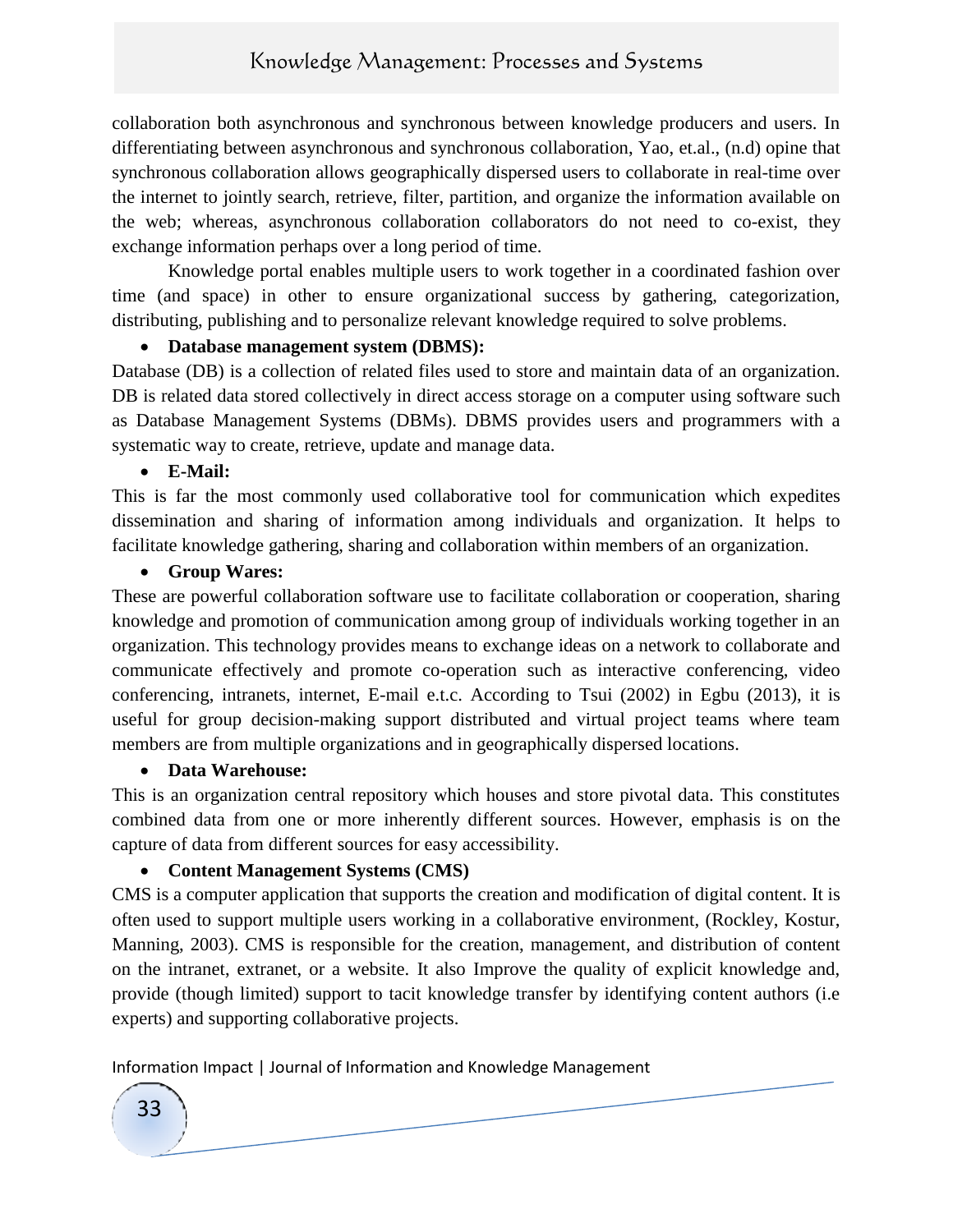#### **Barriers to Knowledge management**

Abdolshaha and Abdolshahb (2011) carried out a study on the barriers to the implementation of knowledge management in Iranian institutions and opine that unawareness of senior managers about knowledge management concepts, lack of proper competition among institution for attracting customers, lack of formation of knowledge management team and lack of proper information interchange among institutions could hinder KM in implementation in an institution. Bartczak (2012) on identifying barriers to knowledge management in the United States military include leadership education and commitment, lack of resources, among others as barriers faced in KM implementation. Moreover, lack of monitoring or managing KM systems and focusing on an individual rather than a team approach are also some barriers to the implementation of knowledge management as proposed by Dooley (2013).

On what could be the major limitations to the implementations of knowledge management, Dzunic, Boljanovic and Subotic (2012) found out that respondents for their study indicated insufficient training, unwillingness of employees to share knowledge with other employees, too complex system, failure to recognize personal benefits that employees would have of sharing and managing knowledge and lack of trust among employees, respectively are major barriers to the introduction of knowledge management. Ujwary-Gil (2017) in her study aimed at analyzing the barriers to knowledge management notes that lack of reward and motivation for seeking and sharing knowledge, unawareness of where the knowledge-base of the institution is, organizational culture promoting individual results to knowledge sharing, limited resource, unfriendly nature of technology system among others are some factors that hinders knowledge sharing in organizations.

Frost (2012) gave some knowledge management casual failures which could be a barrier to the successful implementation of knowledge management to include:

- Lack of performance indicators and measurable benefits
- Inadequate management support
- Improper planning, design, coordination, and evaluation
- Inadequate skill of knowledge managers and workers
- Problems with organizational culture
- Improper organizational structure

Information Impact | Journal of Information and Knowledge Management Moreover, on the barriers to knowledge management, it is pertinent to consider the work of Disterer (2001) who stated the individual and social barriers to knowledge transfer. The individual factors include loss of knowledge power, poor revelation on knowledge sharing, uncertainty of the value of knowledge to be shared and lack of motivation. Moreover, the social factors include lack of a common language to communicate knowledge and special language features like analogies and metaphors to externalize tacit knowledge hidden in individual mental models; conflict avoidance and some conservative habits; bureaucratic and administrative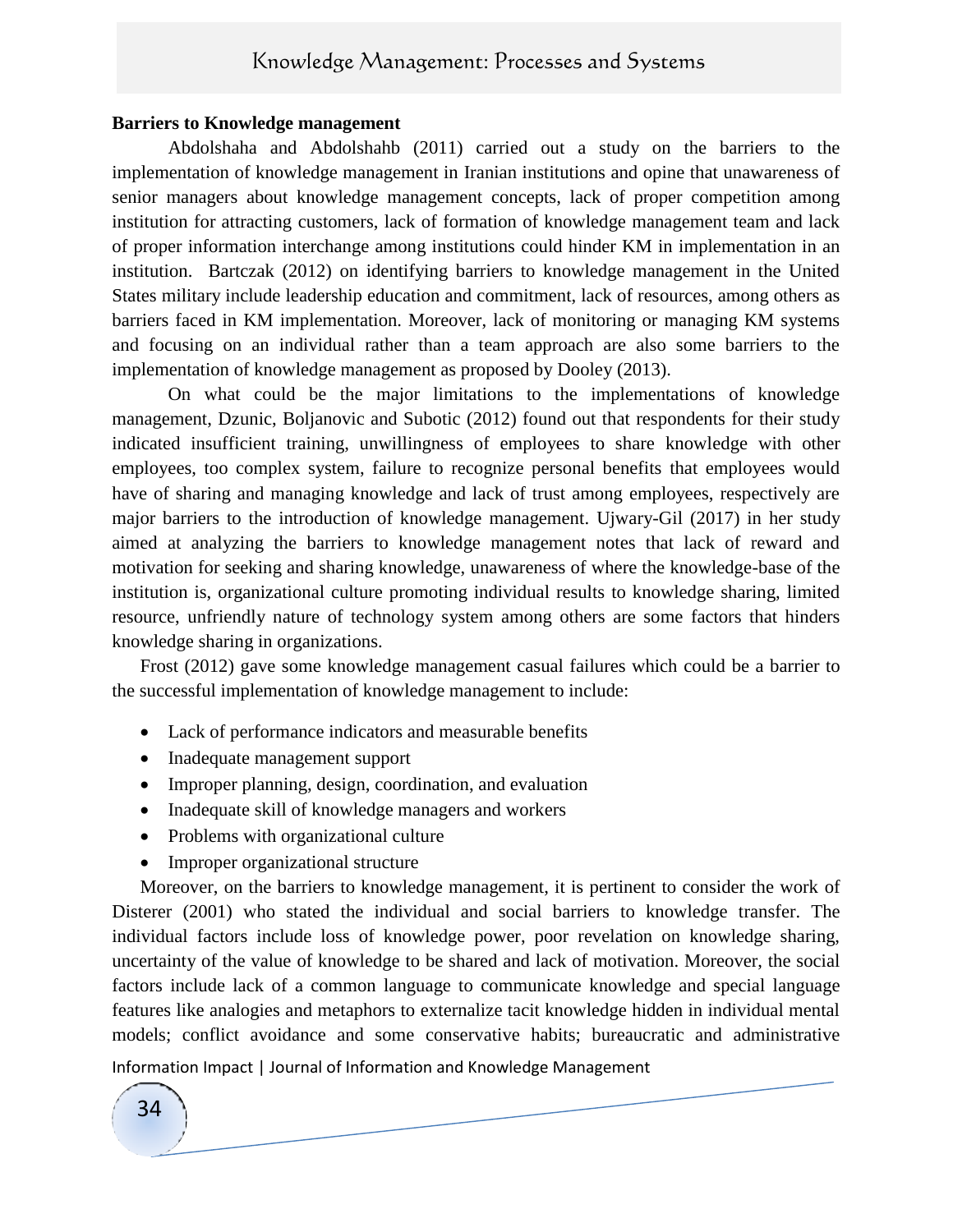organizations With strict formal procedures, which prevent the transfer of knowledge and new ideas; and, lack of coherence between the personal intents of the individuals and the paradigms of the organization (which cover strategic intent, vision, mission, strategies, values etc).

Conclusively, from the literature reviewed, the implementation of KM can be hindered by several reasons as seen above to include management unawareness or unfamiliarity with the concept; poor knowledge sharing culture; poor management of people as knowledge-base, systems or tools and KM processes; lack of commitment from leaders; inadequate resources and will-power; lack of or poor motivation; unfavourable organizational culture, and unskilled personnel to man complex technologies.

#### **Conclusion and Recommendations**

The practice of knowledge management (KM) is trendy in organizations where productivity, efficiency and innovation are the watchwords. KM is basically made up of three components of processes, people and systems, which must be effectively managed to meet the objective of any knowledge management practice. This paper examined the various processes necessary to achieve the goal of knowledge management as well as the systems or technologies required to support these processes. In view of which the following recommendations are made:

- i. Organizations should encourage the creation of knowledge by supporting research activities, encouraging collaborations and team work.
- ii. Organizations should set up reward systems through which members will be motivated to acquire as well as share knowledge for common good.
- iii. Organizations should carryout knowledge mapping to identify best practices related to their areas of operations and inculcate such practice into their organizational activities.
- iv. Organizations should create knowledge repositories that are accessible with user friendly interface.
- v. Organizations should ensure that generated knowledge is applied in solving real-time problems and ensuring innovations.
- vi. Organizations should endeavor to acquire tools and technologies necessary to support people and processes involved in knowledge management.

#### **References**

Abdullabi, R., Salemat,M.H.,Sahibudin, S.H. & Alias, R.A. (2005). A Framework for Knowledge Management System implementation in collaborative environment for higher learning institutions. *Journal of Knowledge Management Practice*. [http://www.tlainc.com/article83.html.](http://www.tlainc.com/article83.html)

Information Impact | Journal of Information and Knowledge Management Abdolshaha, M. & Abdolshahb, S. (2011). Barriers to the implementation of knowledge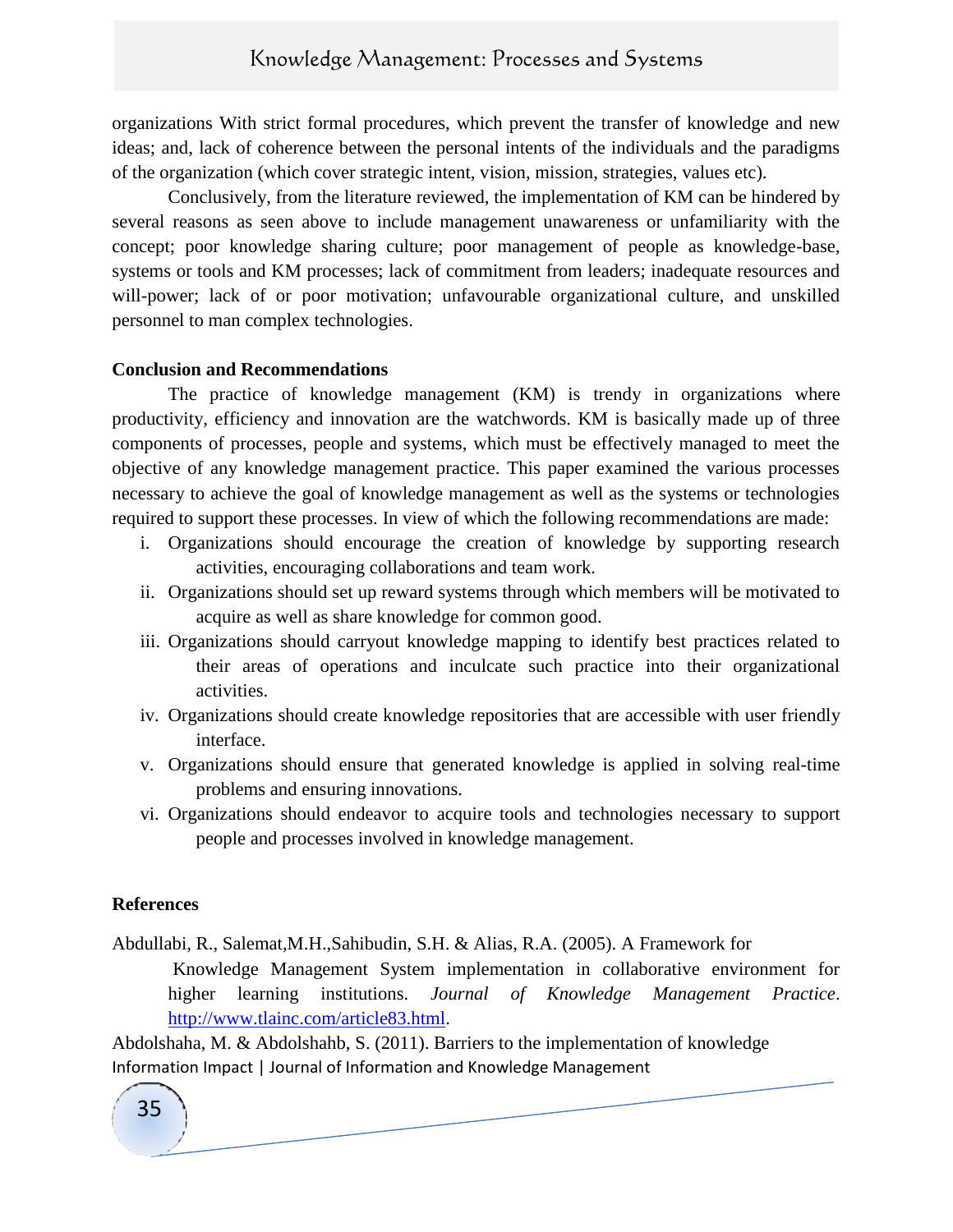management in Iranian institutions. *International Transaction Journal of Engineering, Management, & Applied Sciences & Technologies, 2(2):173-182.* Available at [http://TuEngr.com/V02/173-182.pdf](http://tuengr.com/V02/173-182.pdf)

- Aguolu, I.E., & Aguolu T.A. (2002). Nigerian university libraries: What future? *International Information and Libraries Review*, *28* (3), 261-274.
- Alavi, M. & Leidner, D.E. (2001). Knowledge Management and Knowledge Management Systems: Conceptual Foundations and Research Issues. *MIS Quarterly*, 25(1):107-136.
- Alegbeleye, B. (2010). Old wine in new bottle: A critical analysis of the relationship between knowledge and library and information science. *Paper presented at the 48th National Conference of the Nigeria Library Association,* Abuja, 2010.
- Ali, M. H. & Ahmad, H.N. (2006). Knowledge management in Malaysian banks: a new paradigm. *Journal of Knowledge Management Practice*, 7(3). Available at: <http://www.tlainc.com/articl120.htm>
- Armstrong, M. (2006). *A handbook of human resource management practice,* Tenth edition, Cogan Page: London.
- Aziri, B., Veseli, N. & Ibraimi, S. (2013*). Human resources and knowledge management. Management, knowledge and learning, international conference*, 19-21 June 2013. Zadar, Croatia.
- Bartczak, S.E. (2012). *Identifying barriers to knowledge management in the United States militar*y. PhD dissertation. The Graduate Faculty of Auburn University, Alabama.
- Danijela J. D. (2011). *The importance of knowledge management in organizations – with emphasis on the balanced scorecard learning and growth perspective*. Management, knowledge and learning international conference. Available at: <https://ideas.repec.org/h/isv/mklp11/33-43.html>
- Desouza, K. C. (2011). An introduction to knowledge management. In: K. C. Desouza and S. Paquette (Eds.), *Knowledge Management: An Introduction* (pp. 3-34). New York: NY: Neal-Schuman Publishers, Inc.
- Dhamdhere, S.N. (2015a). Importance of knowledge management in the higher educational institutes. *Turkish Online Journal of Distance Education-TOJDE,* 16(1):162-183
- [Dhamdhere,](http://www.i-scholar.in/index.php/ijils/search/authors/view?firstName=Sangeeta%20N.&middleName=&lastName=Dhamdhere&affiliation=Modern%20College%20of%20Arts,%20Science%20and%20Commerce,%20Ganeshkhind,%20Pune,%20Maharashtra&country=IN) S.N. (2015b). Knowledge Management Strategies and Process in Traditional Colleges: A Study. *International Journal of Information Library and Society,* 4(1)34-42. Available at<http://www.i-scholar.in/index.php/ijils/article/view/84859>
- Disterer, G. (2001). individual and social barriers to knowledge transfer. *Proceedings of the 34th Hawaii International Conference on System Sciences* – 2001, IEEE Available at: <https://www.computer.org/csdl/proceedings/hicss/2001/0981/08/09818025.pdf>
- Dooley, P.M. (2013). Bridging the barriers to knowledge management. Available at: [www.optimalconnections.com/downloads/implementing\\_knowledge\\_management.pdf](http://www.optimalconnections.com/downloads/implementing_knowledge_management.pdf)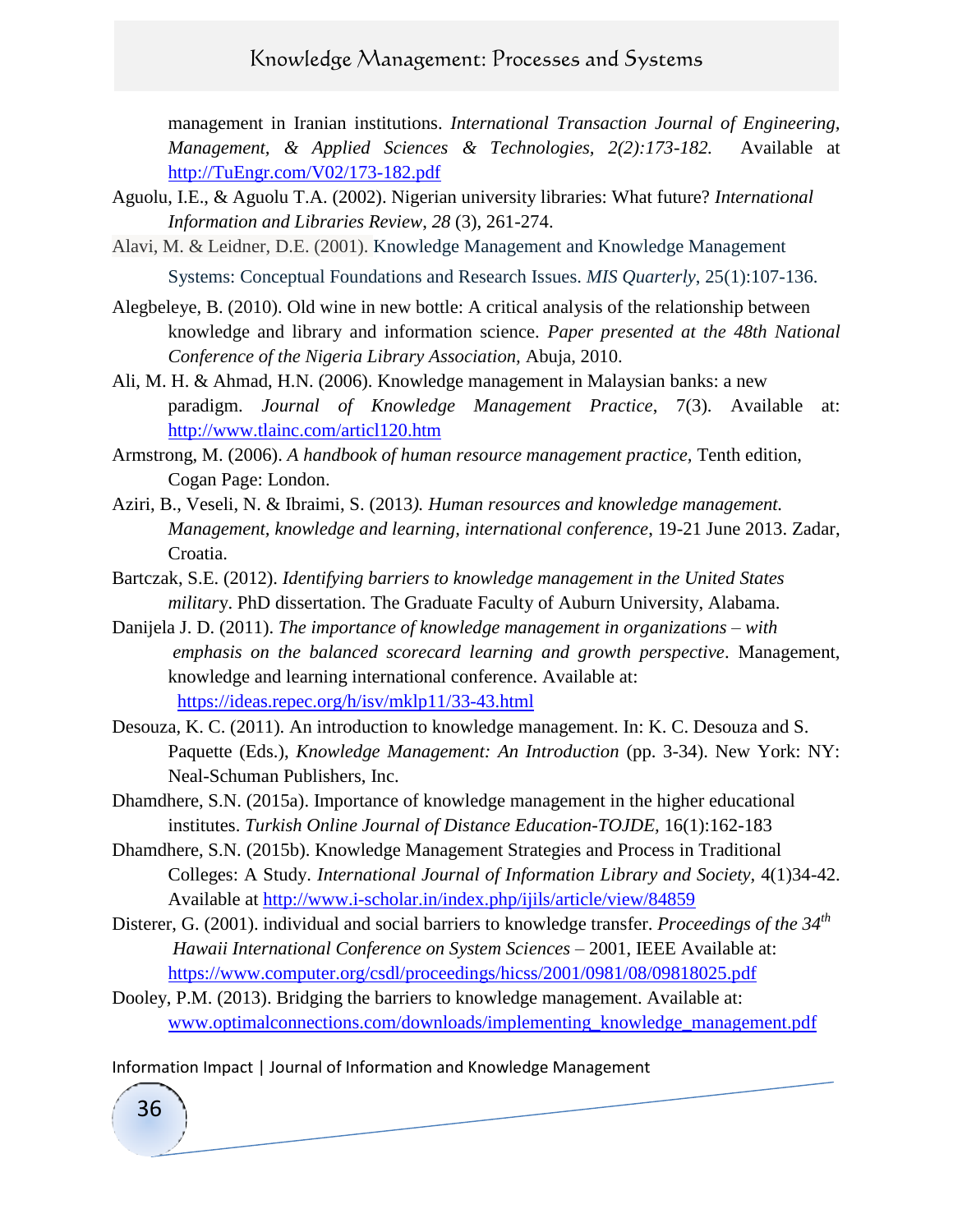- Dzunic, M., Boljanovic, J.D. & Subotic, J. (2012). The importance of concepts of knowledge management and learning organization in managing the knowledge - flow in organizations. *Management, knowledge and learning international conference.* Available at: projeuni.ir/wp-content/uploads/2014/02/THE-IMPORTANCE\_sad56f41.pdf
- Edwards, J. (2011). A Process View of Knowledge Management: It Ain't What you do, it's the way That you do it. *Electronic Journal of Knowledge Management* 9(4),297-306
- Egbu, C. (2003). Techniques and technologies for knowledge management work package 3 interim report. www. Knowl.mamagement.vk.net
- Frost, A. (2012). A synthesis of knowledge management failure factors. Available at: [www.knowledge-management-tools.net/failure.html](http://www.knowledge-management-tools.net/failure.html)
- Gallupe, R.B. (2000). Knowledge Management Systems: Surveying the Landscape. Queen's School of Business. Framework paper 00-04. Available at [http://citeseerx.ist.psu.edu/viewdoc/download?doi=10.1.1.104.7777&rep=rep1&type=p](http://citeseerx.ist.psu.edu/viewdoc/download?doi=10.1.1.104.7777&rep=rep1&type=pdf) [df.](http://citeseerx.ist.psu.edu/viewdoc/download?doi=10.1.1.104.7777&rep=rep1&type=pdf)
- Ghani, S.R (2009). Knowledge management: Tools and techniques. DESIDOC. Journal of library and information Technology, 29(6):33-38.
- Groff , T. & Jones, T . 2003 . Introduction to knowledge management: KM in business. Burlington, MA : Butterworth-Heineman .
- Ikenwe & Igbinovia (2015). Influence of knowledge sharing in reducing the spread of "HIV/AIDS" among adolescents in rural areas in Delta State, Nigeria. Kuwait chapter of *Arabian Journal of Business & Management review*. 4(12).
- Krstić, B. & Bojan Petrović, B. (2012). The role of knowledge management in increasing enterprise's innovativeness. *Economics and Organization,* 9(1):93-110
- Kucza, T. (2001). Knowledge Management process Model. Technical Research Centre of Finland VTT Publications.
- Liew, A. (2007). Understanding Data, Information, Knowledge and their Inter-Relationships. *Journal of Knowledge Management Practice*, 8(2)
- Mutula & Mooko(2008). Knowledge Management. In Aina, L.O,Mutula, S.M & Tiamiyu, M.A.. Information and Knowledge management in the digital age.Concepts, technologies & African perspectives.
- Nickols , F. (2000) . KM overview, [http://home.att.net/~discon/KM/KM\\_Overview\\_Context.htm](http://home.att.net/~discon/KM/KM_Overview_Context.htm)
- Nonaka, I. & Takeuchi, H. (1995). *The knowledge-creating company,* New York, Oxford, Oxford University Press.
- Nwalo, K.I. (2003). Subject cataloguing and computerisation: current Trends. In Current trends in Information and Communication Technology Application to Technical Services: *Proceedings of Selected Seminar Papers of the Cataloguing, Classification and Indexing Section of the Nigeria Library Association, 2003:28-36.*

Omotayo, F. O. (2014). Knowledge management as an important tool in organisational